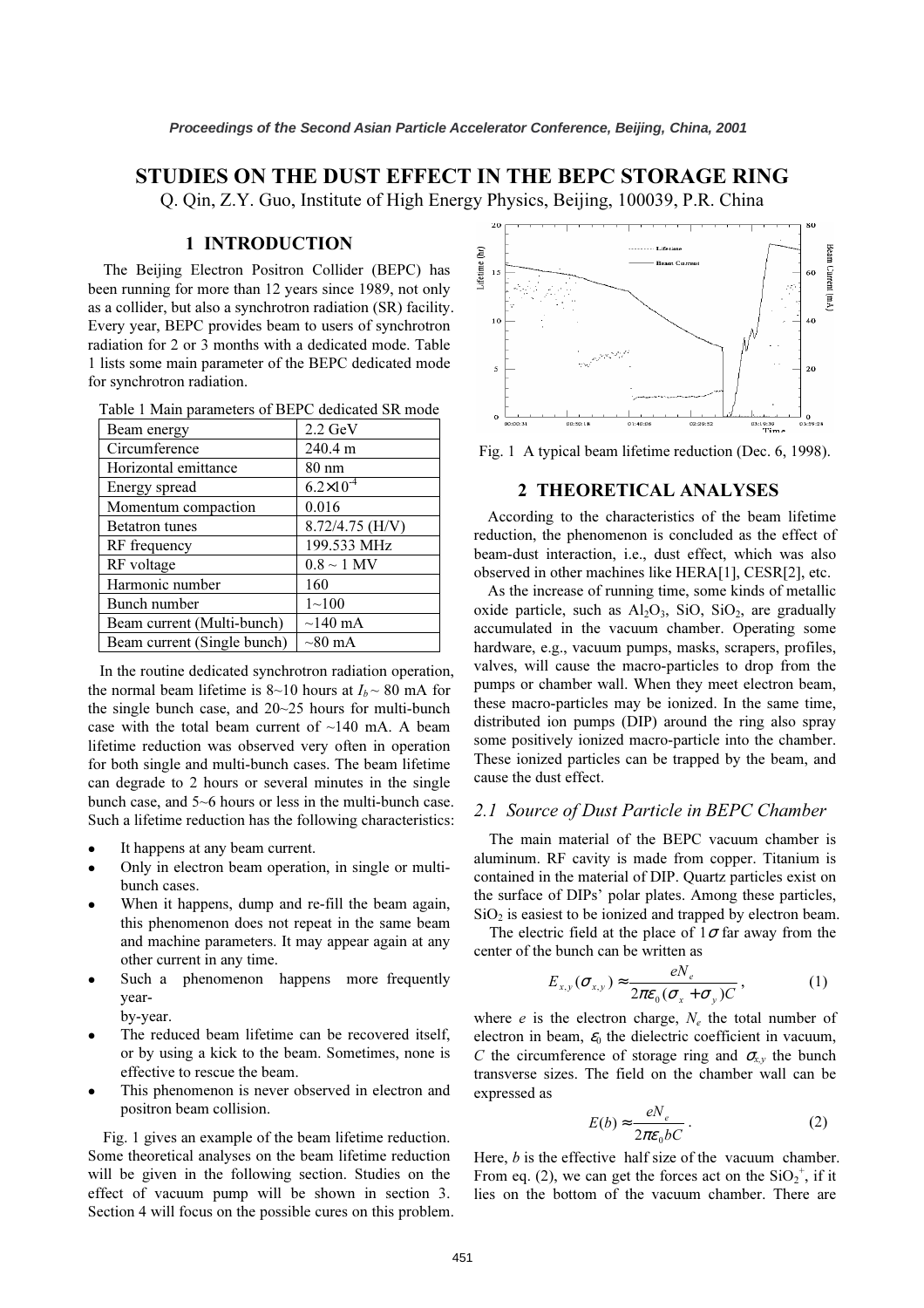three kinds of force: gravitation, attraction from electron beam and image charge force, shown as Fig. 2.



Fig. 2 Forces on the dust particles lying on the bottom of vacuum chamber. (F in unit of Newton,  $Q_d$  in unit of e)

Among these, the force from image charge is much stronger than the other two. So the dust particles lying on the bottom of vacuum chamber cannot be trapped by electron beam. Thus the trapped dust particle should be from the upper wall of chamber or sprayed from the DIPs in the bends. Fig. 3 shows the structure of the DIP and its electric field in a bend.



Fig. 3 Structure and Electric field of DIPs in BEPC.

#### 2.2 Beam lifetime due to Bremsstrahlung

The beam lifetime due to inelastic scattering between the electron in beam and the nuclei of dust particle can be expressed as[3]

$$
\frac{1}{\tau} \approx -\frac{cAZ_{acom}^2}{2\pi\sigma_x\sigma_y C A_{atom}} \left( \frac{16r_e^2 \alpha}{3} \ln \frac{\Delta E}{E} \ln \frac{183}{Z_{aiom}^{1/3}} \right), \quad (3)
$$

where  $c$  is the speed of light,  $A$  the mass number of dust particle,  $Z_{atom}$  and  $A_{atom}$  the atom number and atom mass number of particle nuclei, respectively,  $r_e$  the classical radius of electron,  $\alpha$  the fine structure factor and  $\Delta E/E$  the energy acceptance of machine. With the parameters of BEPC SR mode, for  $SiO_2^+$  particle,  $A = 4.9 \times 10^{11}$  when the beam lifetime reduces to 2 hours and  $A = 8.2 \times 10^{10}$  for the normal beam lifetime in the single bunch case, i.e.,  $\sim$ 12 hours. Thus, we will have

$$
8.2 \times 10^{10} \le A \le 4.9 \times 10^{11} \,. \tag{4}
$$

Another kind of Bremmstrahlung happens in the electric field of the ionized dust particle as a whole, and may be called "duststrahlung". It can be treated similar to the treatment in linear collider[4], with a dimensionless parameter Γ, expressed as

$$
\Gamma \equiv \frac{\hbar c \gamma^3}{\rho E} \approx \frac{\hbar c e^2 Q_d \gamma^3}{2\pi \varepsilon_0 b^2 E^2},
$$
 (5)

where  $\hbar$  is the Plank constant,  $Q_d$  the charge of dust particle,  $\gamma$  the relative beam energy, E the beam energy,  $\rho$ the bending radius and b the impact factor, normally  $1\mu$ m  $\leq b \leq 2$ µm. The average number of photons emitted from each electron per turn is

$$
N_{\gamma} \approx \frac{5}{2\sqrt{3}} \frac{b\alpha \Gamma}{\lambda_{e}\gamma} \frac{1}{\sqrt{1+\Gamma^{2/3}}}.
$$
 (6)

where  $\lambda_e$  the electron Compton wavelength. Thus, the effective cross-section of bremsstrahlung is

$$
\sigma_{\text{eff}} = \pi \int_{b_{\min}}^{b_{\max}} N_{\gamma} b db \,. \tag{7}
$$

The beam lifetime due to bremsstrahlung will be

$$
\frac{1}{\tau} = \frac{c\sigma_{\text{eff}}}{2\pi\sigma_x\sigma_y C} \,. \tag{8}
$$

With the parameters of BEPC SR mode, and the reduced beam lifetime from normal value, i.e., 2 hrs  $\leq \tau \leq 12$  hrs, we can have

$$
2.4 \times 10^5 \le Q_d \le 1.4 \times 10^6 \,. \tag{9}
$$

Together with eq. (4), we can find the region of  $A/Q_d$  for trapped dust particles in the BEPC SR operation:

$$
5.7 \times 10^4 \le \frac{A}{Q_d} \le 2.0 \times 10^6 \,. \tag{10}
$$

## 2.3 Dynamic stability of trapped dust particles

Adopting the linear model for the interaction between beam and dust particles, and with the method of transfer matrix, we have the equation describing the interaction:

$$
\begin{pmatrix} z \\ \dot{z} \end{pmatrix}_{1} = M \begin{pmatrix} z \\ \dot{z} \end{pmatrix}_{0}, \tag{11}
$$

where  $z$  and  $\dot{z}$  represent the displacements and velocities in transverse direction, and  $M$  can be expressed as

$$
M = \begin{pmatrix} 1 & \Delta t \\ 0 & 1 \end{pmatrix} \begin{pmatrix} 1 & 0 \\ k_{x,y} & 1 \end{pmatrix}.
$$
 (12)

Here,  $\Delta t$  is the time interval between two bunch passages, and  $k_{x,y}$  the strength, written as

$$
k_{x,y} = -\frac{2N_b r_p cQ_d}{\sigma_{x,y} (\sigma_x + \sigma_y)A},
$$
\n(13)

where  $N_b$  is the electron population per bunch and  $r_p$  the proton classical radius. If the dust particles are trapped by electron beam, i.e., dust particles are stable, there will be

$$
\frac{1}{2} \left| \text{Tr}(M) \right| \le 1. \tag{14}
$$

Then, we can get the critical bunch current for trapped dust particles:

$$
N_b \le N_{b,crit} = \frac{2\sigma_{x,y}(\sigma_x + \sigma_y)}{r_p c \Delta t} \frac{A}{Q_d}.
$$
 (15)

If the peak bunch current in the BEPC SR operation is 150 mA, considering the vertical direction, we will have